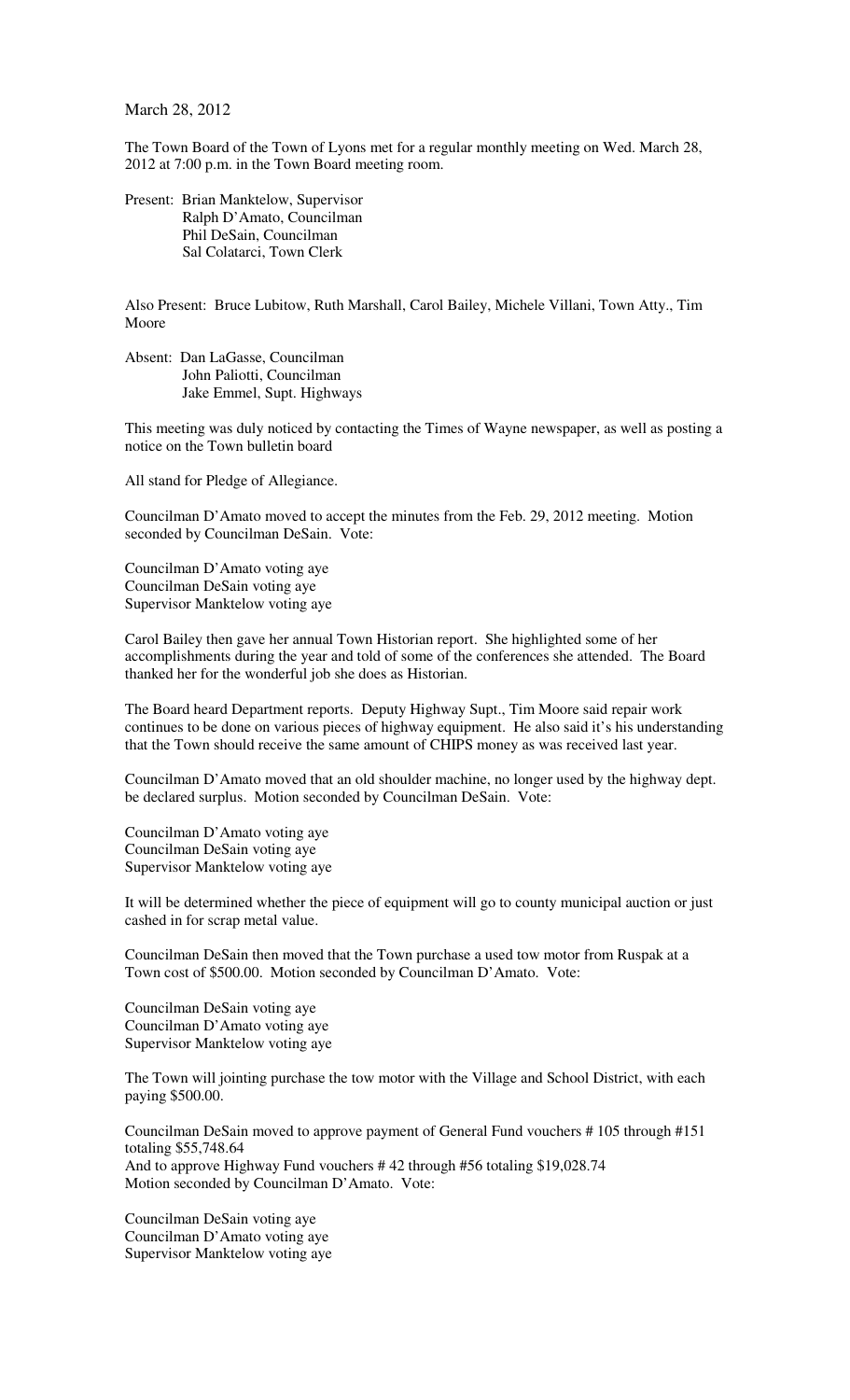The Lyons gateway website was once again tabled as Councilman LaGasse had updated information about the site but was unable to attend tonight's meeting.

Supervisor Manktelow explained that the County is ready to have all local municipalities approve the Municipal Shared Services Agreement and mutual aid agreement. After discussion, Councilman D'Amato moved to approve both resolutions. Motion seconded by Councilman DeSain. Vote:

Councilman D'Amato voting aye Councilman DeSain voting aye Supervisor Manktelow voting aye

Both full copies are as follows:

## **Resolution Authorizing Participation in the Wayne County Multi-Jurisdictional Municipal Shared Services Agreement**

WHEREAS, the Town of Lyons may from time to time desire to share services, equipment, facilities, or supplies with other villages and towns within the county of Wayne, as well as with the County of Wayne itself; and

WHEREAS, the Wayne County Emergency Management Office has created a Multi-Jurisdictional Municipal Shared Services Agreement for the benefit of all the municipalities with Wayne County, whose form and content have been approved by the Wayne County Attorney; and

WHEREAS, Article 2-B of the State of New York Executive Law authorizes units of local government to contract or otherwise associate among themselves in any manner not prohibited by law or ordinance; and

WHEREAS, the Town of Lyons recognizes the potential for cost savings by maximizing the effective utilization of all parties' resources through shared services; and

WHEREAS, the signing of this agreement will allow all parties to share services with one another as needed or requested;

WHEREAS, Town of Lyons desires to participate in the Wayne County Multi-Jurisdictional Municipal Shared Services Agreement; now therefore, be it

RESOLVED, that the Town Supervisor is authorized to sign the Wayne County Multi-Jurisdictional Municipal Shared Services Agreement; and be it further

RESOLVED, that this agreement supersedes any previous agreements currently in place.

## **Resolution Authorizing Participation in the Wayne County Multi-Jurisdictional Municipal Mutual Aid Agreement**

WHEREAS, the Town of Lyons may during a time of crisis, emergency, or disaster, desire to receive assistance in the form of services, equipment, facilities, or supplies from other villages and towns within the county of Wayne, as well as with the County of Wayne itself; and

WHEREAS, the Wayne County Emergency Management Office has created a Multi-Jurisdictional Municipal Mutual Aid Agreement for the benefit of all the municipalities with Wayne County, whose form and content have been approved by the Wayne County Attorney; and

*WHEREAS,* §25 of Article 2-B of the New York State Executive Law provides that upon the receipt of a request for assistance made pursuant to Executive Law §25 (2) or (3), the chief executive of any political subdivision may give, lend or lease on such terms and conditions as he may deem necessary to promote the public welfare and protect the interests of such political subdivision, any services, equipment, facilities, supplies or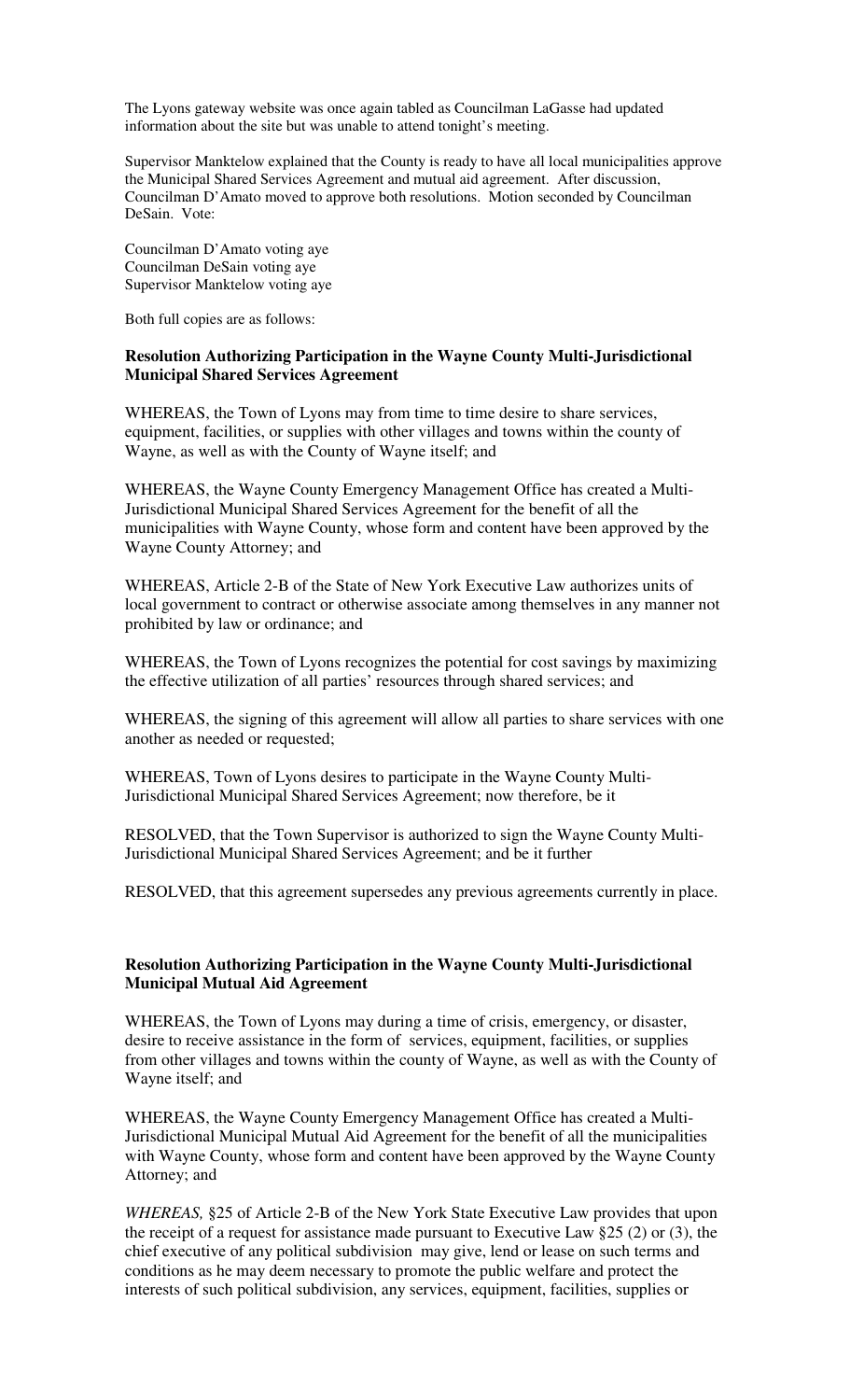other resources of his political subdivision for the purpose of assisting a political subdivision in emergency relief, reconstruction, or rehabilitation made necessary by a disaster; and

WHEREAS, the Town of Lyons recognizes the potential need for mutual aid during a time of crisis, emergency, or disaster; and

WHEREAS, the signing of this agreement will allow all parties to quickly provide mutual aid assistance when requested;

WHEREAS, Town of Lyons desires to participate in the Wayne County Multi-Jurisdictional Municipal Mutual Aid Agreement; now therefore, be it

RESOLVED, that the Town Supervisor is authorized to sign the Wayne County Multi-Jurisdictional Municipal Mutual Aid Agreement; and be it further

RESOLVED, that this agreement supersedes any previous agreements currently in place.

Town Clerk Colatarci explained that it was time for the Town to adopt the newly amemded State Deferred Compensation model plan. This is done every several years as the State Board updates plan information. After discussion, Councilman DeSain moved to adoption of the amended plan. Motion seconded by Councilman D"Amato. Vote:

Councilman DeSain voting aye Councilman D'Amato voting aye Supervisor Manktelow voting aye

The full resolution follows:

WHEREAS, the New York State Deferred Compensation Board (the "*Board*"), pursuant to Section 5 of the New York State Finance Law ("*Section 5*") and the Regulations of the New York State Deferred Compensation Board (the "*Regulations*"), has promulgated the Plan Document of the Deferred Compensation Plan for Employees of the Town of Lyons (the "*Model Plan*") and offers the Model Plan for adoption by local employers;

WHEREAS, the Town of Lyons, pursuant to Section 5 and the Regulations, has adopted and currently administers the Model Plan known as the Deferred Compensation Plan for Employees of the Town of Lyons.

WHEREAS, effective August 26, 2011 the Board amended the Model Plan to adopt provisions

- Reorganizing and updating sections to improve the overall readability and eliminate unnecessary numerical references (annual limits) from the Model Plan document.
- Including employer elections within the plan document including: suspension of deferrals following an unforeseeable emergency withdrawal, automatic distributions from small and inactive accounts, loan design parameters and Roth deferrals and inplan conversions are permissive. The Model Plan document includes a Schedule A where the employer may indicate the election of one or more of these provisions.
- Clarifying the first date a participant may make deferrals in compliance with Code Section 457(b) and timing requirements for any subsequent changes to deferral rates or allocations between pre-tax and after-tax deferrals.
- Clarifying compensation available for deferral for purposes of calculating contributions and recognizes that employers use various methods in determining the order of deductions taken before a deferral percentage is applied.
- Including provisions related to HEART Act of 2008 regarding treatment of differential pay and qualifying distributions for active military service in compliance with the HEART Act, including suspension of deferrals for six months following distribution.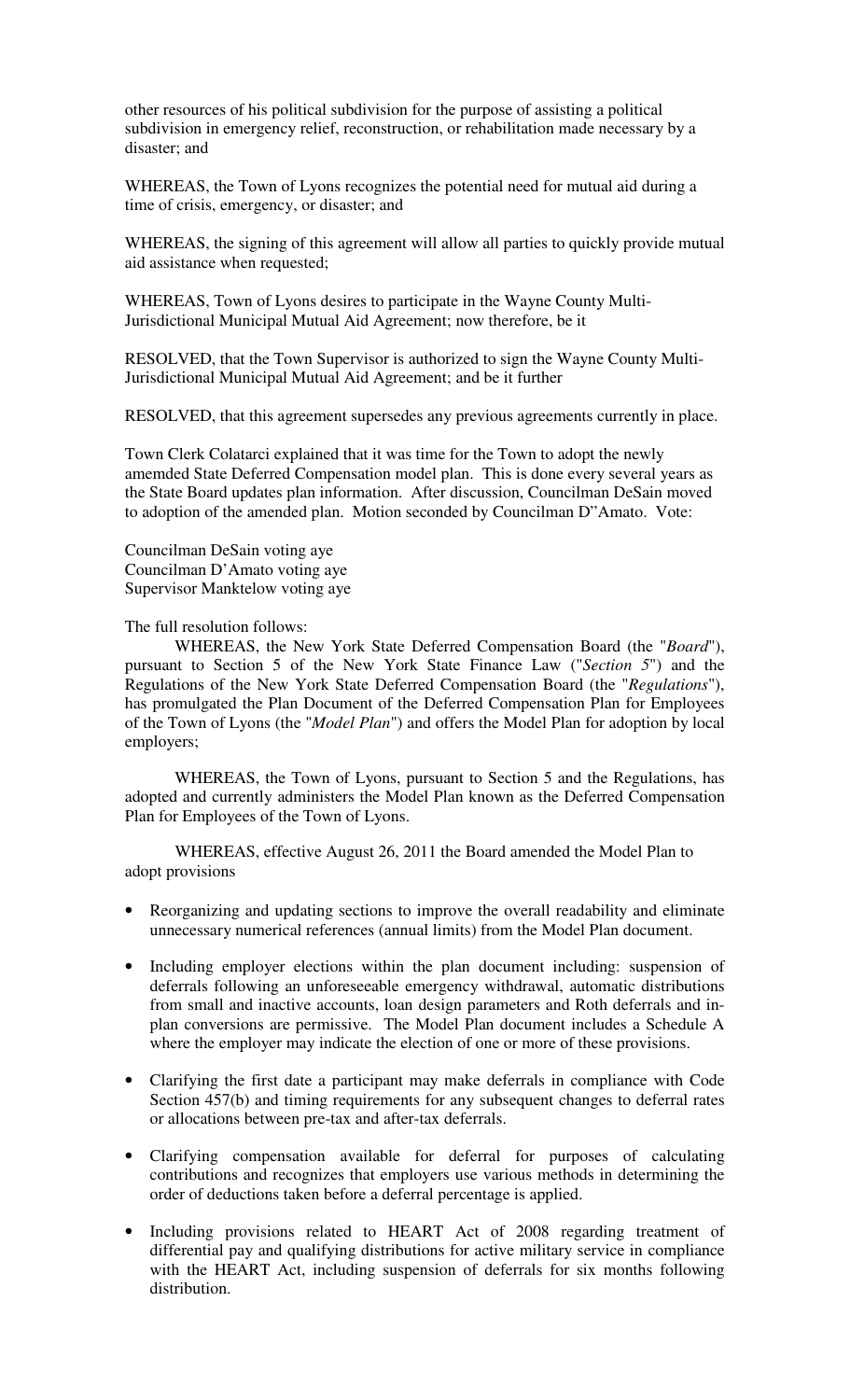- Making technical recognition of the waiver of RMDs for 2009.
- Clarifying that a beneficiary form must be received in good order to be considered valid.
- Clarifying that the Model Plan will only accept rollovers from Eligible Retirement Plans comprised of pre-tax amounts and amounts may be rolled in by participants, beneficiaries (other than inherited accounts) and alternate payees. Model Plans may roll account balances out to Eligible Retirement Plans that include post-tax amounts if the receiving plan separately accounts for them.
- Clarifying that a beneficiary of a deceased participant may roll a distribution directly to a Roth IRA, in addition to plan participants.
- Including language allowing for future delivery of participant communications through electronic means, where appropriate.
- Codifying that periodic and lump sum payments must be a minimum of \$100 per payment, unless the Committee selects a different minimum, and sets a maximum annual number of partial distributions.
- Clarifying that the \$50,000 loan limit includes the highest loan value in the last twelve months from the Model Plan and other employer plans. Regarding participants who have defaulted on a Plan loan, subsequent loans would not be allowed until defaulted loan is repaid. Removes requirement that a participant must wait until the term of the original loan expires before applying for a new loan, assuming the defaulted loan is repaid.
- Providing guidance on the handling of the receipt of special proceeds such as SEC settlements payable to former participants.
- Allowing a surviving spouse beneficiary to name a beneficiary on their account.
- Including the 5 year option for non-spousal beneficiaries to receive distributions and makes distribution rules consistent for pre- and post-age 70½ deaths.
- Allowing earlier distributions due to severance of employment as long as a balance of \$500 remains in the account for 45 days after a severance from employment.
- Providing that outstanding loans from another New York state 457(b) plan may be allowed to be transferred or rolled in with a full account transfer.
- Removing the Power of Attorney Language since the acceptance of a power of attorney is governed by State law and not required in the Model Plan document.
- Clarifying the requirement that Committee actions must be taken at a public meeting in accordance with Article 7 of the Public Officers Law.
- Limiting indemnification to Committee Members only**.**

WHEREAS, the Board has offered for adoption the amended and restated Model Plan to each Model Plan sponsored by a local employer in accordance with the Regulations; and

WHEREAS, upon due deliberation, the Town of Lyons has concluded that it is prudent and appropriate to amend the Deferred Compensation Plan for Employees of the Town of Lyons by adopting the amended Model Plan.

## NOW, THEREFORE, BE IT

RESOLVED, that the Town Board of the Town of Lyons hereby amends the Deferred Compensation Plan for Employees of the Town of Lyons by adopting the amended Model Plan effective August 26, 2011, including the optional provisions in Schedule A, in the form attached hereto as Exhibit A.